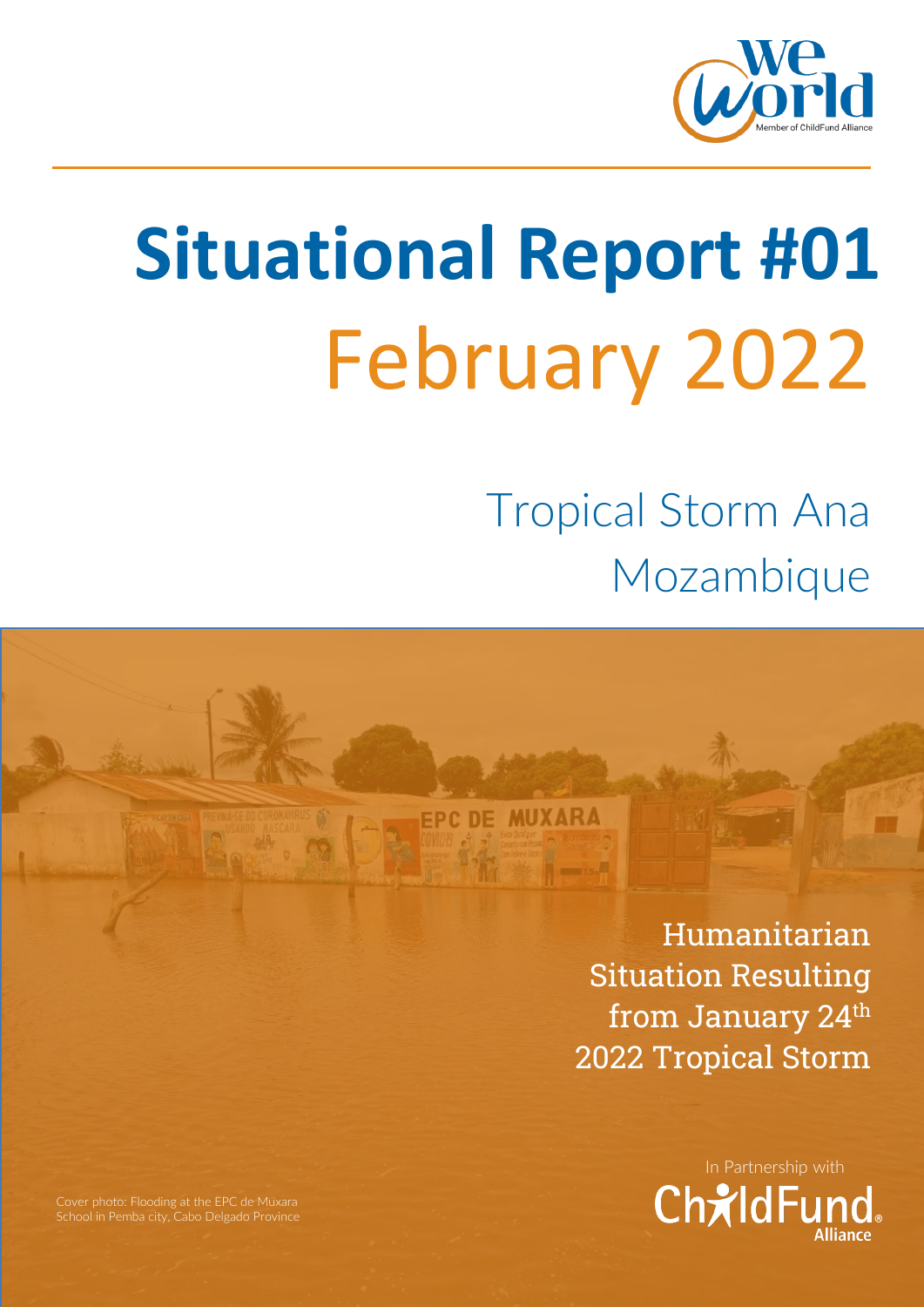

# **01. Situation Overview**

# Tropical storm Ana has struck communities still reeling from the devastating consequences of previous cyclones in the past two years.

Tropical storm Ana struck the coast of East Africa last month, on 24th January. Heavy rains and strong winds have caused flooding, mudslides and destruction in several countries including Mozambique, where the storm has impacted the same regions still struggling to recover from the cyclones Idai and Kenneth in 2019, and Eloise and Chalane in 2020-



2021. *Source: UN OCHA.* Mozambique – Tropical Storm Ana, Flash Update No.1.

Soon after the storm hit, Mozambique had reported on the scale of the damage caused by the tropical storm, as its National Institute for Management and Disaster Risk Reduction said the following day that 54 people had been injured and 895 evacuated in the previous 24 hours. The wind and rain have caused power outages and infrastructure such as schools, health centres, and a bridge in Mozambique's Northern and Central provinces have collapsed due to floods. As of the 9<sup>th</sup> of February, the storm has affected 180,869 people, injuring 207 people, and killed at least 38  $p$ eople. $1$ 

The storm has destroyed more than 12,000 houses and has damaged 26 health centres, as well as affecting 765 schools and destroying 2,457 classrooms. Technical teams on the ground continue to assess conditions of bridges and other infrastructure affected.

<sup>1</sup> UN OCHA, Mozambique – Tropical Storm Ana, Flash Update No.8. February 2022.

 $\overline{a}$